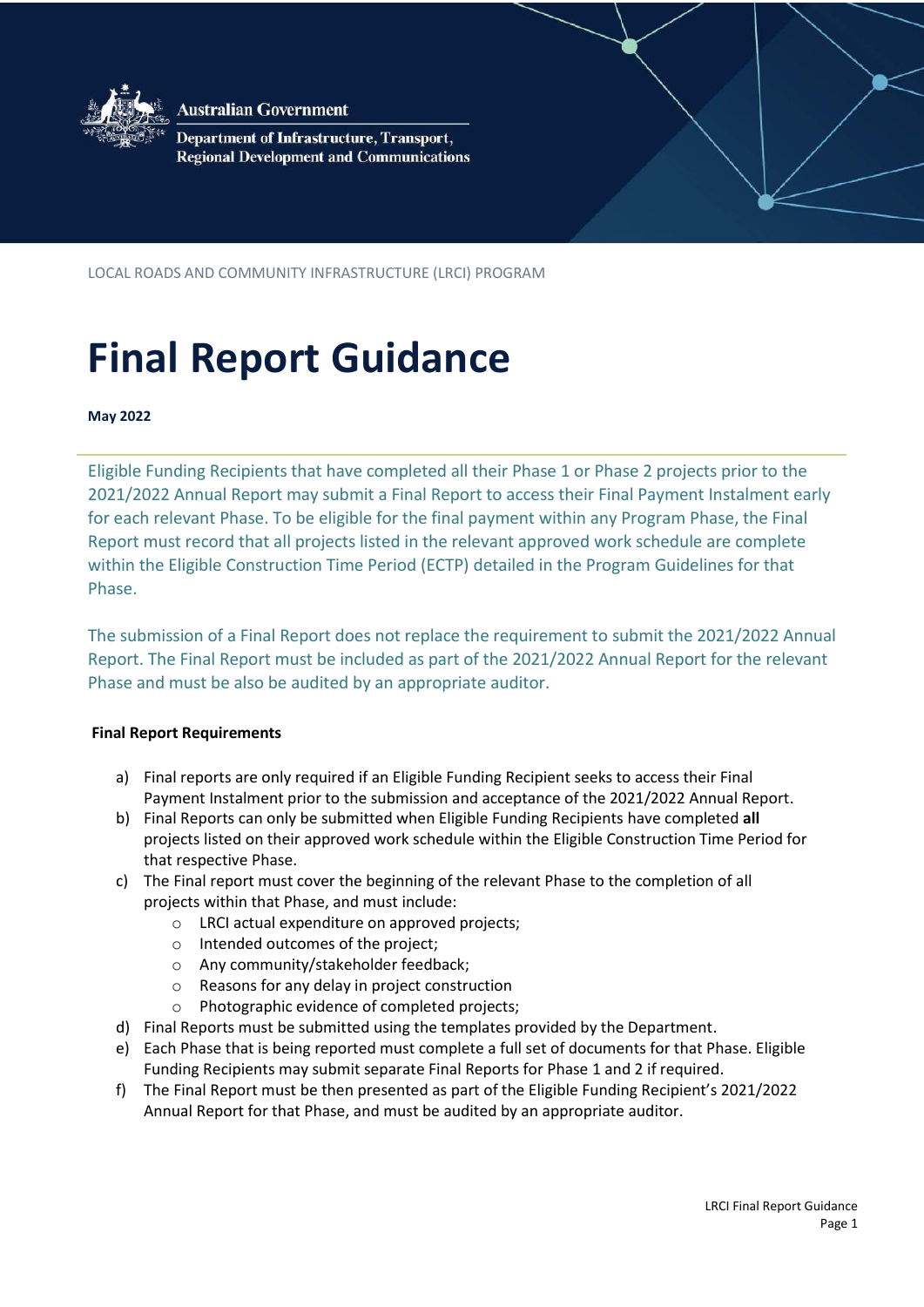## **Documents an Eligible Funding Recipient must provide:**

- A completed Final Report Table
- A Final Report Declaration
- Photographic evidence of completed projects.

Further information on each document is below**.**

## **Final Report Table**

- A Final Report Table must be completed for each Phase.
- The Final Report Table must have all sections completed for each project in the relevant Phase. A summary of the information required for the Final Report Table follows:
	- o The Nominal Funding Allocation as outlined in the Eligible Funding Recipient's Grant Agreement for the relevant Phase.
	- o The total external contributions for the relevant Phase. Please note the total External Contribution should be the difference between;
		- **The sum of all Total Project Costs;**
		- And the sum of all projects' LRCI Funding Actual Expenditure;
	- $\circ$  A list of all approved projects in the Eligible Funding Recipient's approved Work Schedule for the relevant Phase. The projects **must** be listed in the order provided in the Approved Work Schedule for that Phase;
	- $\circ$  The total project cost for each project, accounting for any external contributions;
	- o The **Approved** LRCI Funding contribution for each project as outlined in the Eligible Funding Recipient's latest Approved Work schedule for the relevant Phase;
	- o An update on the LRCI funding **actually** expended on each completed project. Please note that these figures are to be prepared on an accrual basis;
	- o An update on the construction start and end dates. Please note these dates should be the most recent forecast, which may differ from the dates provided in the approved Work Schedule;
	- o Project status: this status should be 'completed' for all projects; and
	- $\circ$  The most recent jobs forecast numbers shown as full time equivalent.
- The Final Report Table has been provided in Microsoft Excel to enable the use of a dropdown list with defined categories. The columns *Project Status* and *Outcome Category*  have drop down categories to select from. An explanation of each category can be found in the *Definitions and Lists* tab.
- The drop down category list can be accessed by clicking the cell of the relevant column, and selecting the downwards arrow that appears to the right of the cell.
- The Final Report Table requests data on the project location, community/stakeholder feedback and reasons for delays in construction. Projects over \$10,000.00 should include location details (coordinates) for use in a Geographical Information System.
- **Please submit the Final Report Table back to the Department in Microsoft Excel format. DO NOT scan the Final Report table in PDF.**

# **Final Report Declaration**

- A Final Report Declaration must be completed for each Phase.
- The Final Report Declaration must be signed by the Chief Executive Officer/Chief Financial Officer or a Council Officer with an equivalent financial position within the Organisation.

# **Photographic evidence of completed projects**

- Photographic evidence for each project must be provided together with your Final Report;
- Photographic evidence must be submitted using the templates provided on the Department's website and sent to the Department in **Microsoft Word Format**;
- Ensure to organise the photos in the order presented in the Eligible Funding Recipient's most recently approved work schedule;